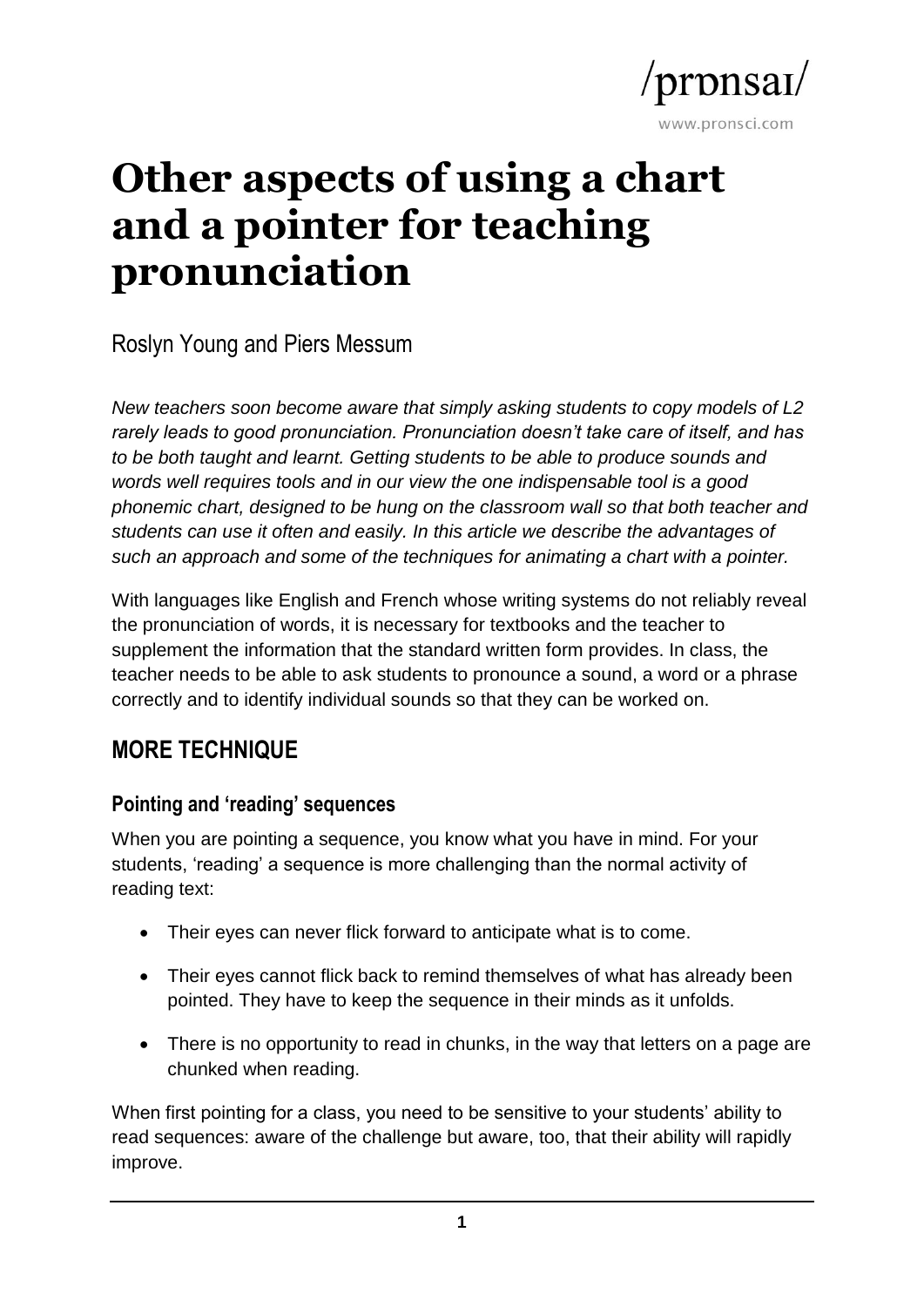

Following the pointing of a sequence of sounds requires presence and generates a certain healthy tension. However, if the students become anxious about being able to retrieve what has already been pointed, they will be unable to stay with what is being pointed now. This is a sign that the sequence was pointed too fast or was too long for their current capacity to read and retain.

#### **How fast should I point?**

Experienced teachers tend to point at around one sound per second. If a student takes too long to point a string of rectangles or a sentence, he should be asked to point the whole sequence again until it is smooth.

#### **Don't be too quick to point again …**

Once you have pointed a sequence of sounds or have put a rectangle with its sound into circulation, you should expect that students will be able to find it again on a chart. If they ask you to point it again, ask if anyone in the class can do so. Wait several moments. Someone usually has the sequence, or at least part of it, but may need time to be sure enough to come out and point it.

#### **… but sequences can be both too difficult and too easy**

If a string is too long and/or pointed too quickly then some students won't be able to follow the sequence and you will sense consternation in the class. There are then various ways to retrieve the situation, among which:

- Get a student who did follow it to come out and point the sequence. They will probably point it more slowly than you.
- Get someone to come out who you suspect will have it almost right. If they make a mistake, you can indicate this and, if then necessary, choose how to correct it.
- If the sequence is a phrase, ask if anyone can point just some of it. Reconstruct the rest of the sequence around the meaning of what has been pointed.
- Get two (or more) people to come out and collaborate in reconstructing the sequence.
- Come clean! Say something like, "Sorry, that was my mistake. I pointed it badly," and do it again in a way that will be easier for them (building it more progressively, pointing more slowly, pointing in two parts, etc).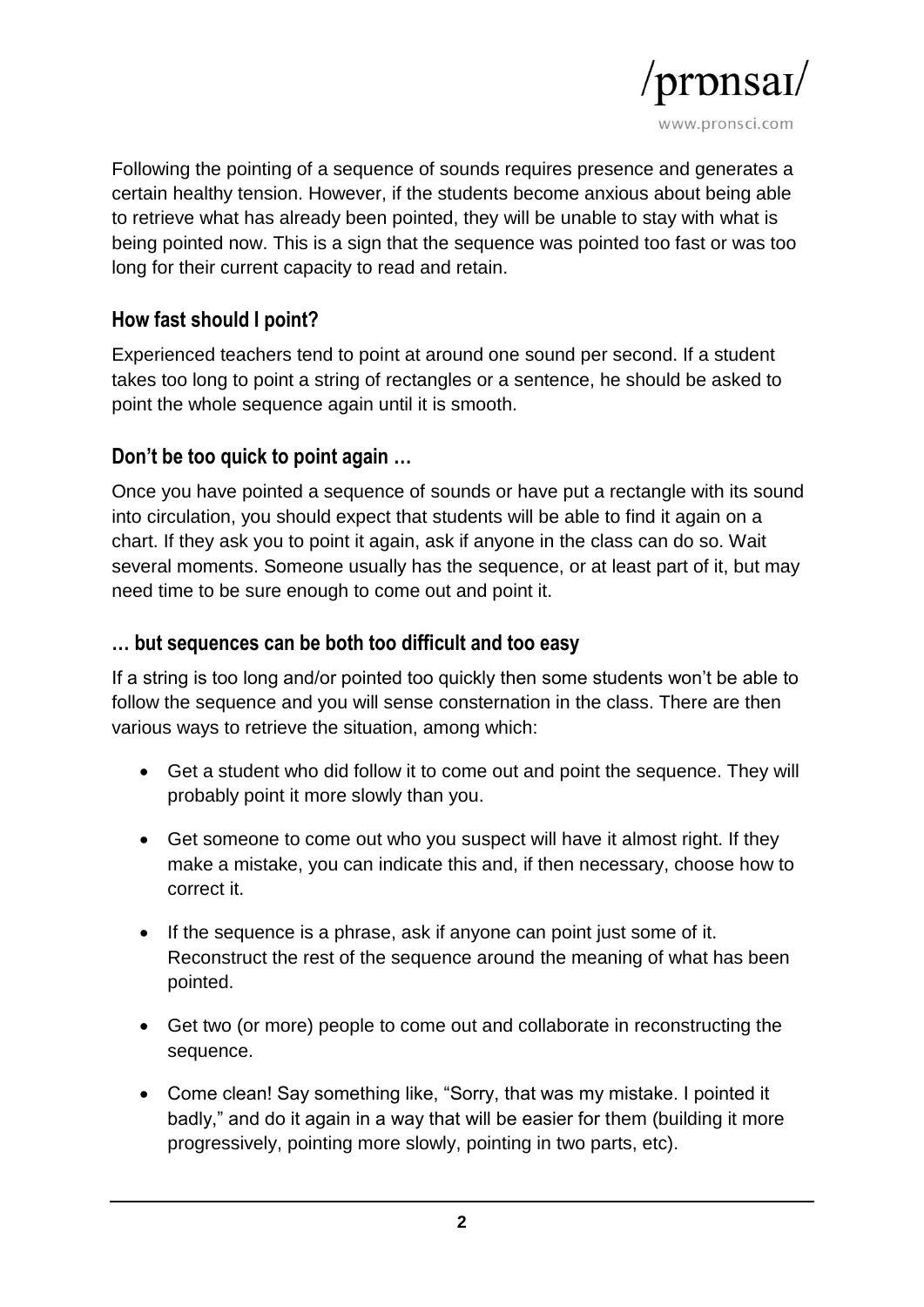

If a string is too short and/or pointed too slowly then students lose interest and the activity loses momentum. It is better to err on the side of speed and then to have to slow down than to point too slowly and lose the students' presence to the task through the lack of a challenge. Teachers who are new to pointing are often surprised at how much students can handle and how this capacity grows quickly as they become more familiar with the materials and the task.

#### **Using a chart to correct**

Normally, touching a rectangle with the pointer indicates the sound required. However, sometimes you might tell a student that you are hearing something different from what he is trying to say, and you can point to the rectangle for the sound you are hearing. For example, he is trying to say *cat*, pronounces it like *cut*, and you point to the  $/N$  rectangle to show him the problem and say, "When you say this," pointing to /æ/, "I hear this," pointing to / $\lambda$ .

If a student produces a sound that is ambiguous, you can point between two rectangles on the chart to show that you cannot tell which one the student is trying to say.

## **REASONS FOR INTRODUCING SOUNDS GRADUALLY**

As Roslyn said in one of the companion articles to this one (Young 2017), it would be a mistake to teach all the sounds on a chart before starting to create sequences of sounds. To do so would be to 'teach the chart' rather than teaching the language.

It is best to work with sequences as early as possible, even when only a few sounds are in circulation, for at least three reasons.

#### **Reasons for introducing sounds gradually: (1) the motor learning task**

Pronunciation is a motor skill, and like all motor skills the articulation of new sounds in all the contexts in which they can appear will take time to develop. Even sounds which appear to have direct counterparts in L1 may in fact need to be produced differently in L2 either because L2 has a different articulatory setting from L1, or because there are other, subtle differences between the sounds (plosives being aspirated or unaspirated, stronger or weaker coarticulation with neighbouring sounds, etc).

Experiencing the production of each new sound in different contexts from the start teaches the students two things. Firstly, it informs them about the actual demands that learning the pronunciation of L2 will make on them: that of adapting every vocal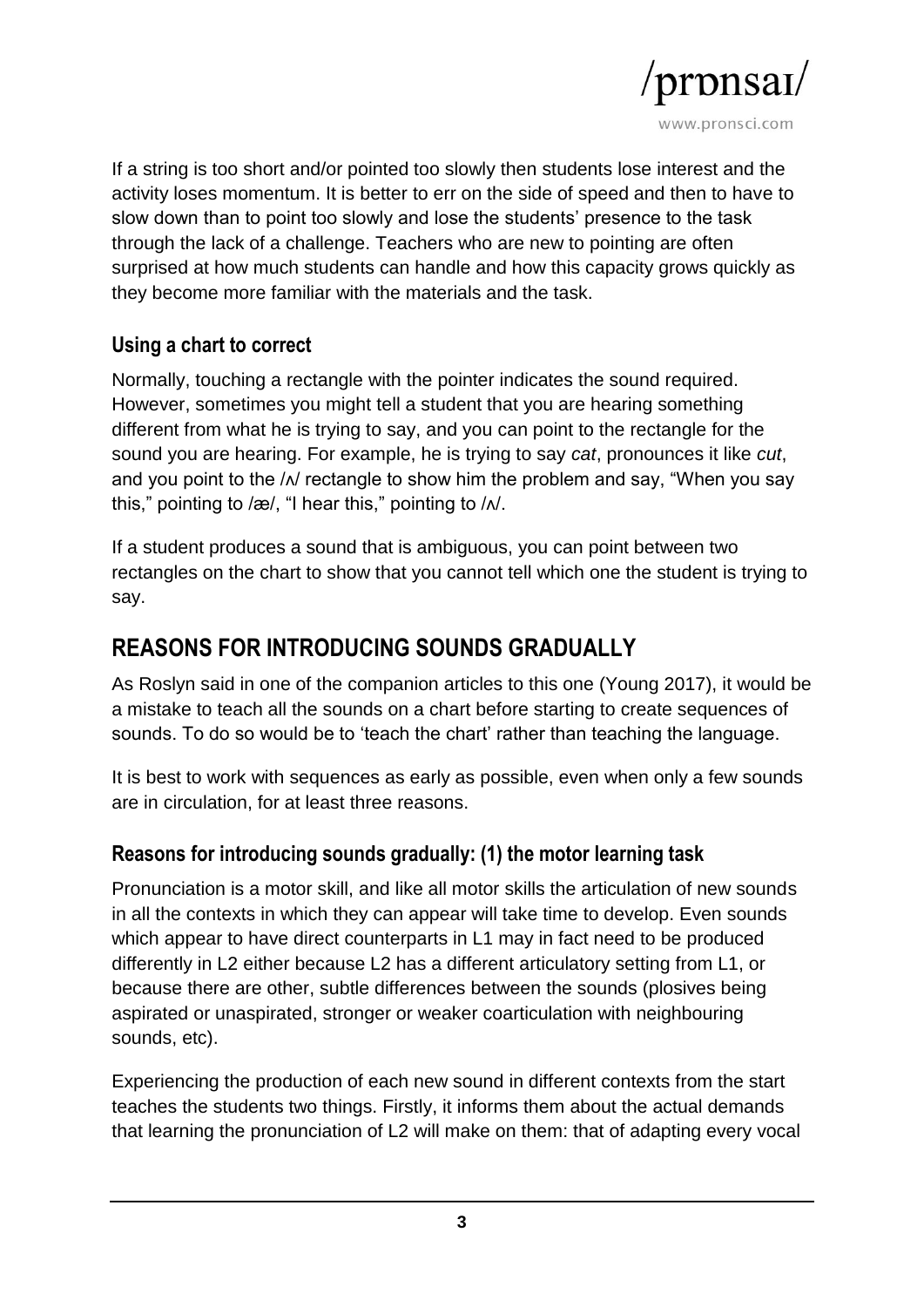

gesture they learn to every context it may appear in. Secondly, it gives the students both time to begin this work and experience in how to do it efficiently.

Working within a set of sounds that the teacher has kept limited, a student can have good pronunciation within five minutes and know it, but the full skill can take months or years to develop. This process will continue after the end of any course. This means that a teacher's most valuable contribution to her students' learning is to ensure that they know how to continue to make progress by themselves: they know what to do and they have criteria to evaluate their performance.

When teaching sequences of sounds as vocal gestures, there are various things to keep in mind:

- The task has to remain manageable for the students: they must not be confronted with too many difficulties at once.<sup>1</sup>
- Motor skill practice must be kept intrinsically interesting. Working on different arrangements of a set of sounds—having the changes rung—presents a challenge which students feel they should be able to rise to, and hence maintains their interest.
- Each new arrangement should be chosen as a function of how the students are managing. You will start with an idea of the sounds that you wish to introduce and work on, but you should be flexible in how you do this: how fast, with how much practice, in what order, etc.
- Practice should not be allowed to become repetition. Practice is an activity which requires presence and awareness. If students drop into mere repetition, you must change the task.

A lack of recognition of this final point is what has made 'drilling' controversial. Drilling as practice—when each new utterance is felt by the students to be a challenge which the teacher has chosen or crafted for them in the moment—is beneficial. Drilling as repetition—when the changes in the utterance can be responded to mechanically—is a waste of time. The 'inner climate' of the students in each case is visible to the teacher: as interest or boredom respectively.

**<sup>.</sup>**  $1$  As learners, we are frustrated when a coach or teacher insists that we work on a new challenge when we are still preoccupied with the previous ones. This forces us to fall back into using preexisting automatisms rather the new movements we are trying to develop. In language learning, this means that the learners fall back into L1 articulations if they are moved on too quickly.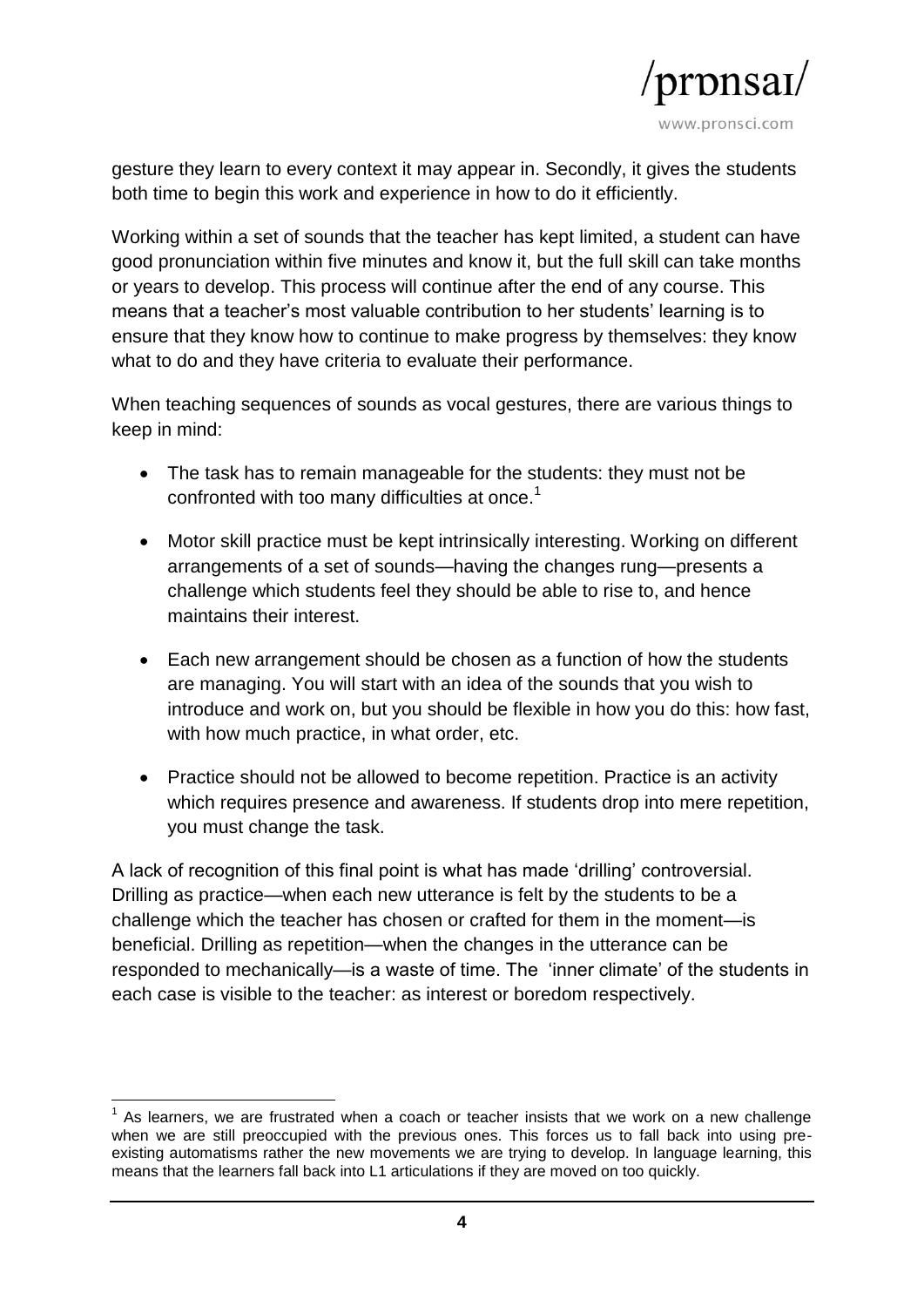

#### **Reasons for introducing sounds gradually: (2) keeping pronunciation integrated**

The pronunciation phenomena which distinguish L2 from L1 can include the articulatory setting, the strength of coarticulatory effects, the use of speech breathing activity to create prominence (as in English), tones (as in Chinese), pitch levels (as in Japanese), and so on. Such specificities should not be taught as an afterthought, or an add-on to the sounds; in young native speakers they are the system through which the sounds are produced, and are learnt in parallel with them. These phenomena can only be worked on using sequences of sounds, which are then produced through the system that the specificities create, meaning that sounds and system are learnt together.



*PronSci Japanese IPA phonemic chart*

The teacher should therefore introduce the specificities of L2 pronunciation as early as possible. To integrate these into their L2 pronunciation, students will need to change their concepts of what is natural in the pronunciation of a language. At the start, these concepts will only reflect L1. Now, to expand their concepts, proponents of the Articulatory Approach argue that students need to learn the motor patterns of L2 that implement these systems—those which go beyond the particular articulations of any given sound.

Early work with long sequences means that the students can engage with the pronunciation systems of L2 from the start. This is the time when students are most receptive to concept changes and when these have the most impact. The students see that L2 is a genuinely foreign language and are happy to embrace its differences from L1.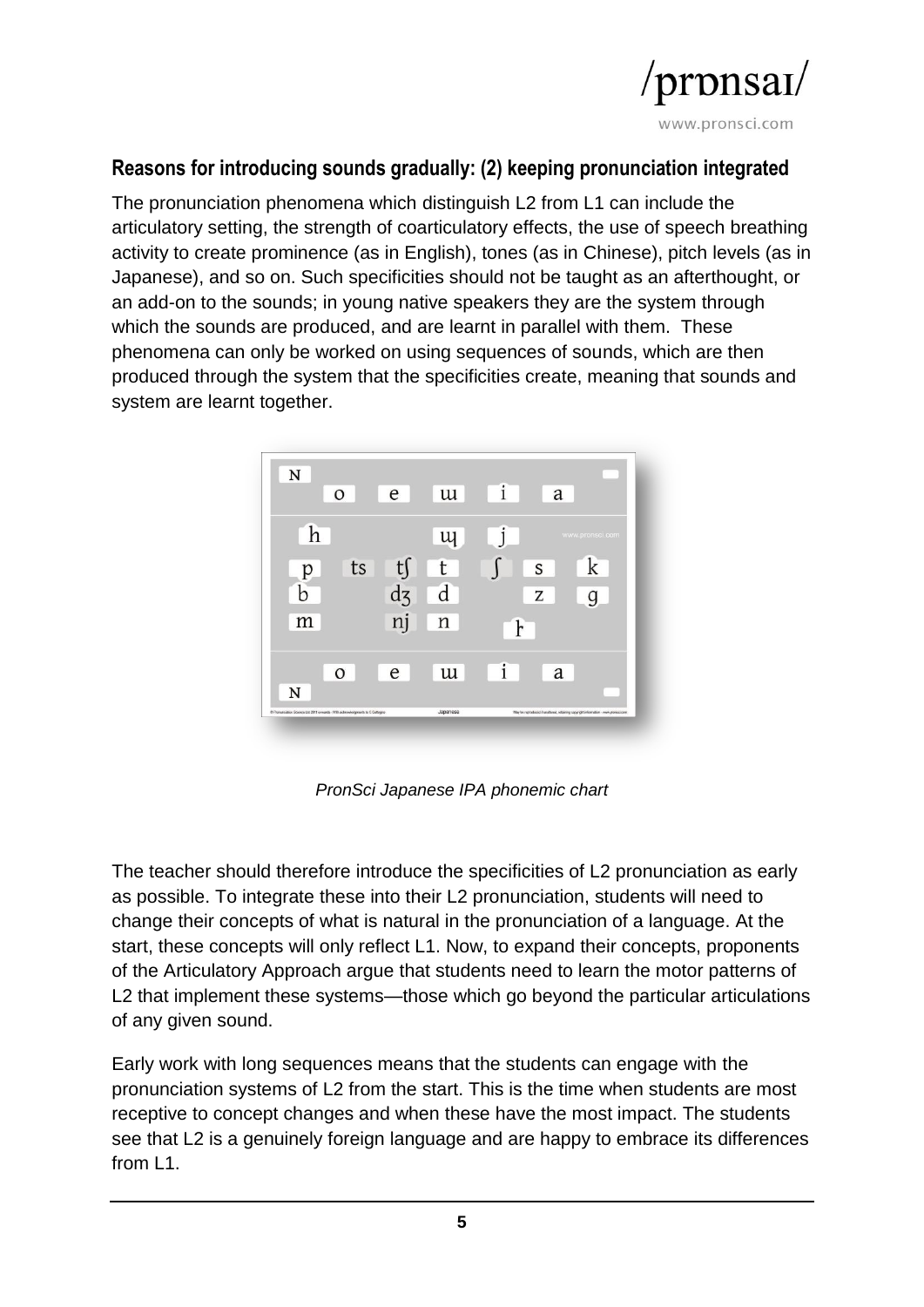

Introduced later, these systemic differences are experienced as a burden; as addons rather than being intrinsic to the pronunciation of the language. Introduced from the start, they are experienced as a novelty and a source of delight.

In the three examples of sequences growing in length that we saw above (*tea, team, steam*, etc), the English sequence sets up work on stress and reduction. The French sequence sets up work on coarticulation for French: maintaining the exact quality of vowels during a sequence and adapting the consonants to the vowel contexts (before and after) that they find themselves in. The Spanish sequence sets up work on the equal weighting of Spanish vowels and the resyllabification of consonants between words /'e.sa.'si/.



*PronSci Spanish colour phonemic chart*

#### **Reasons for introducing sounds gradually: (3) avoiding memorisation**

A phonemic chart for a given language will have between 20 and 50 sound-tosymbol or sound-to-colour associations. Memorising these would be a daunting and oppressive task.

Since people can only hold a handful of items in their minds before they feel the need to start memorising or otherwise noting them, activities that promote learning by acquaintance need to start when just a handful of sounds have been introduced.

As a by-product of the work on sequences of sounds, the students' repeated contacts with the sound-to-rectangle associations leads to them knowing these associations through acquaintance, without any attempt at memorisation. Such learning by acquaintance—just 'getting to know'—is also how we learn the layout of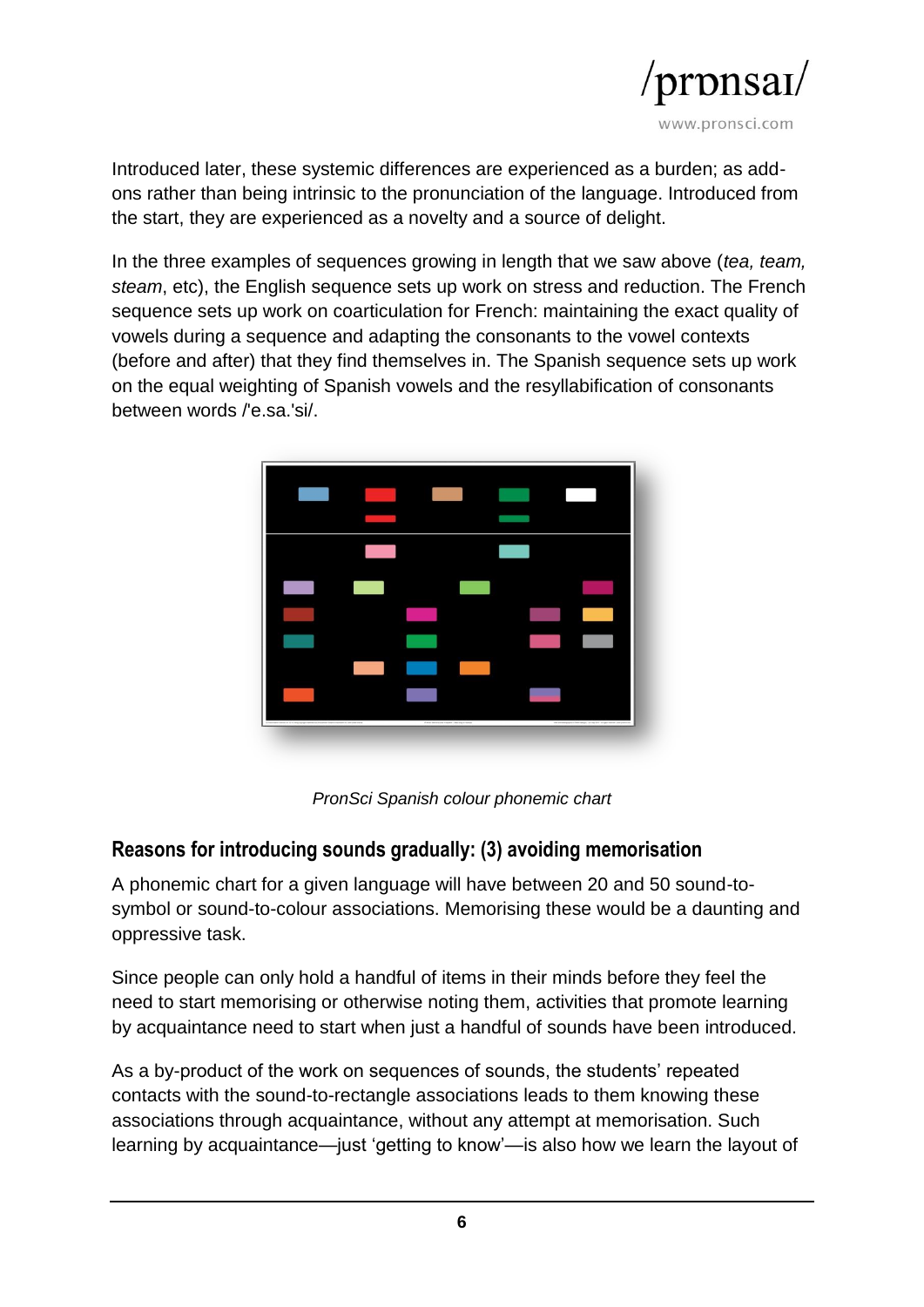

a supermarket: where to find groceries rather than cleaning products, for example. No one does this by memorisation.

However, every student does not have to feel secure about every association before you introduce a new rectangle. This would become dull. Your aim, rather, is to keep students in a state of healthy tension, neither bored nor insecure, and certainly not panicking because of memory overload.

Even when you are working skillfully, you should be alert to the possibility that some students will try to memorise the associations. School habits die hard! These students complain about not being able to 'remember the chart'. You should immediately discourage them from trying to memorise it. You can tell them that this is a sound game and not a memory game, that they will learn the association of sounds with rectangles naturally by following the activities you propose, but that if they don't, that this is not a problem. Their task is just to explore the pronunciation of L2. Somebody else will always be able to help with identifying a rectangle.

You should feel at ease with the fact that some students may never associate all the rectangles with their sounds, provided they are working on how to produce them all.

## **POINTING LONGER SEQUENCES: PHRASES AND SENTENCES**

When working with sentences, you need a way of working with the words and how they are ordered and grouped. Writing the sentence on the board can reduce the exercise to nothing more than reading. It would be far too cumbersome to repoint a long phrase repeatedly but two other techniques work well instead.

#### **Finger correction**

Firstly, you can 'place' words on your outstretched fingers. The words can then be grouped by closing some fingers together and leaving gaps between others.



*"Last week, I went to London."*

Up to 10 words can easily be displayed this way and individual words referred to. 15 or even 20 words can be worked with if you move your first hand to the left of your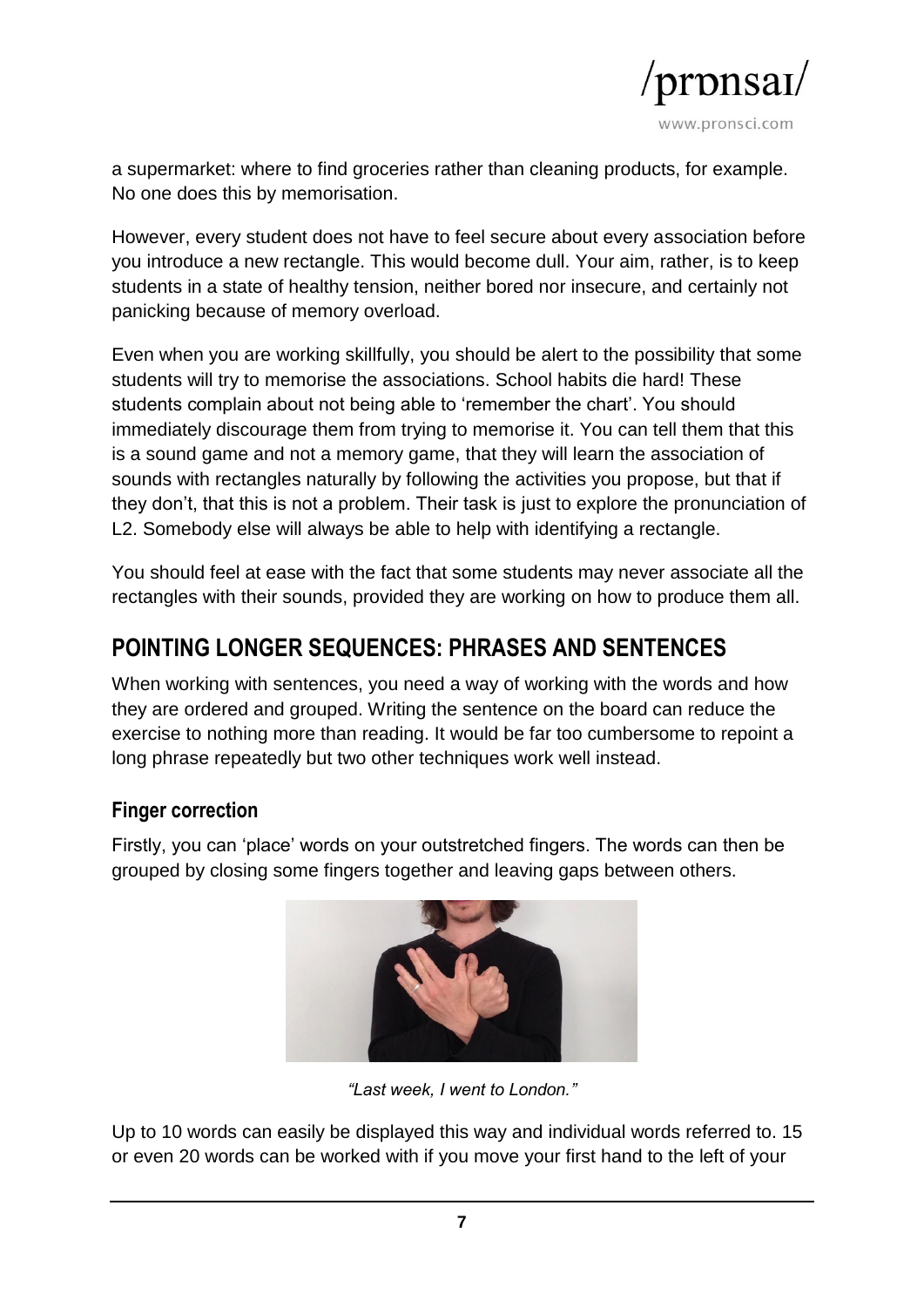

second (so that the students see this appearing on the right) and similarly with your second hand, which becomes the 'fourth' hand. The students know that you are using your hands a second time and are not perturbed by this at all. If you want to start a sentence again, a gesture which 'shakes' all the words off your fingers, like water being shaken away, indicates that the sequence is being restarted. In addition, after holding your hands up again you might wiggle the first finger and say the first word of the sentence yourself.



*Offering fingers for a student to point on*

#### **Lines for words**

Secondly, you can use 'lines for words' on the board, each line (of 5–10 cm in length) corresponding to a word in the sentence. So the sentences,

It's seven o'clock. The alarm clock's ringing. Mr. and Mrs. Green are waking up.

would appear as below:

———— • — — — — — • — — — — — — — •

Note that the punctuation should be visible since it guides the students as they read.

You can add a few cues if necessary.

——7—• —————• ———G———•

With your pointer, you get the class to read the sentence, pointing by breath groups as they go along. Put the pointer at the beginning of the group of words to be read, and then loop it across in a single smooth movement under the words you want the students to keep together, hold it there until the class reaches the end of the group, then loop it on through the next group of words. You can regulate the speed at which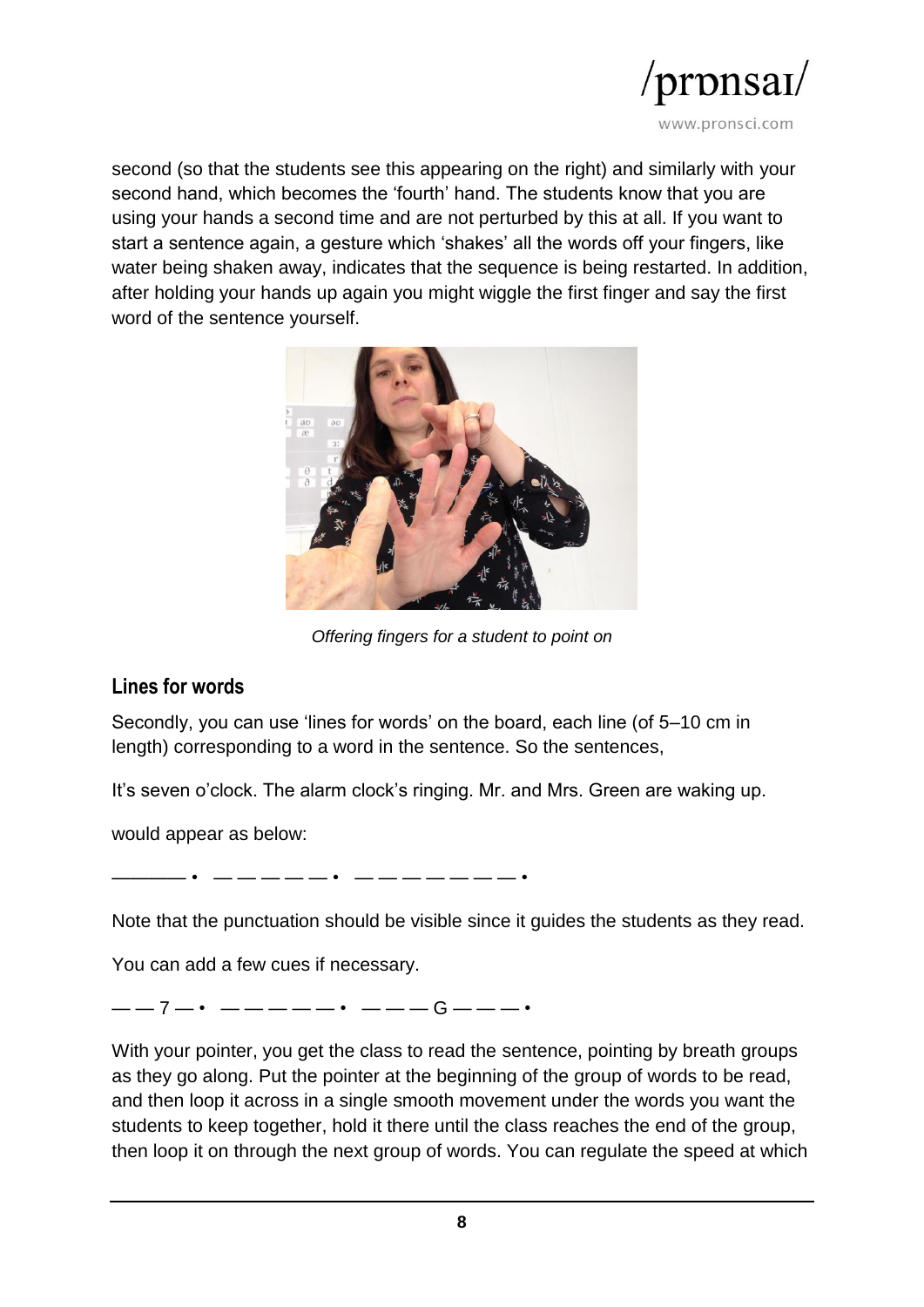

the students read by changing the speed of your pointing. The whole sequence can be repeated several times until it sounds English.

Build each part of the sentence carefully, so that the students are quite sure what each line represents. Working on longer phrases with this technique helps students to become more fluent in their speaking.

# **DESIGN PRINCIPLES FOR A SUCCESSFUL CHART**

There are different designs of phonemic charts available for many languages. With help from other teachers, we have designed charts for Pronunciation Science Ltd (PronSci) for British English, American English, French, Spanish, Italian and Japanese, and have had preliminary thoughts and discussions about designs for several more languages. The finished charts have gone through many iterations of design ideas that have been tested in the classroom, leading to further modifications being considered, and so on.

As a result, we can list some design principles that contribute to a chart being as efficient a tool for teaching pronunciation as possible.

#### **Pedagogical inventory**

If a chart is to be used to tackle all the pronunciation difficulties of L2, it needs, at a minimum, to contain a full inventory of the sounds that make up the language. The starting point for this inventory will be the set of phonemes that phoneticians will have identified, but the concept of a phoneme has a linguistic definition that does not always serve the needs of language teaching. An optimal pedagogical inventory may not be strictly phonemic.

#### **Conceptual change**

A chart is a tool for teaching pronunciation, not for teaching phonetics. So the arrangement of phonemes should contribute to as many as possible of the conceptual changes that are needed by learners to enter into the new language. For example, here is how the PronSci charts deal with various sound systems.

- In Japanese, there are two pitch levels for syllables, so the Japanese chart repeats the vowels both above and below the consonants. When creating a 'high' syllable, the pointer is moved up, when creating a 'low' one, it is moved down.
- In English, the reduced 'vowels' (the schwa family of sounds) are qualitatively different from other vowels, and syllables containing them are never stressed.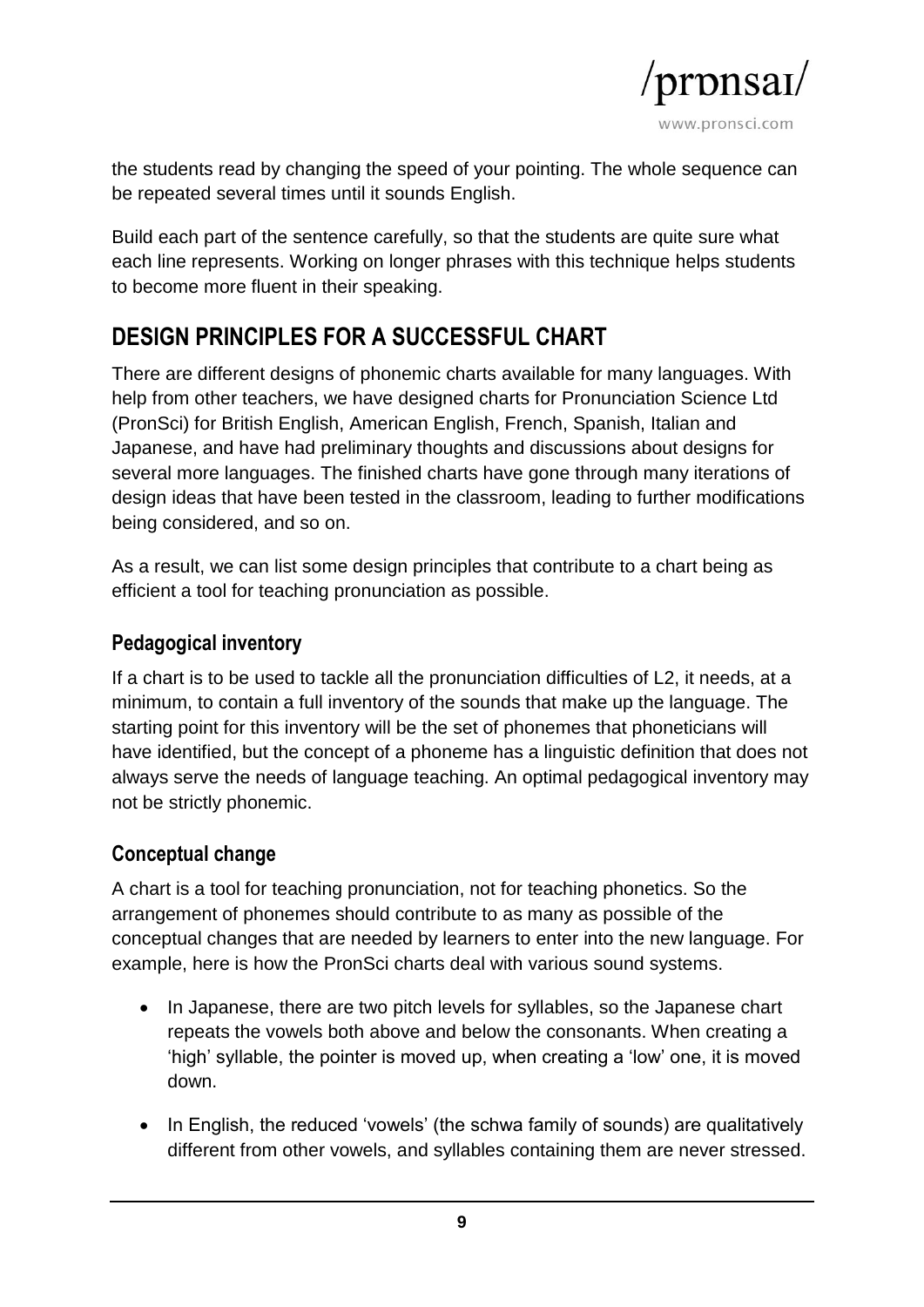

They are placed at the bottom of the chart, underneath the consonants, while the full vowels appear at the top. $<sup>2</sup>$ </sup>

• In Spanish, the 'rising' diphthongs are created using rectangles that are positioned so that the pointer moves upwards in creating them; for the 'falling' diphthongs, the addition of half-height rectangles to the chart means that the pointer can move downwards. The downward movement signals the reduction of the energy required for the second part of the falling diphthong.

In other words, if the learners will need to make conceptual changes, you can (and should) design these into the chart if possible, even if the result departs from a simple phonemic analysis.

#### **Systems and relationships**

Within the sound inventories of all languages there are relationships between the elements that can help learners to master the system. The 'geography' of a chart can reveal these, inspiring confidence in the logical nature of the pronunciation system and shortening the learning process. For example, in French there is a set of nasalised vowels that can be easily derived from non-nasalised vowels by practice in consciously moving the soft palate to permit or prevent the flow of air through the nose. It makes sense, therefore, for this relationship to be clear on a phonemic chart. In the PronSci French chart, the nasal vowels are arranged on their own row, directly under the vowels from which they are derived.

Arrangements like this help to make what would otherwise seem to be arbitrary sound changes coherent and easy to master. For example, the pronunciation of a final <s> in English (which can be /s/ /z/ or /iz/) can be seen as a function of the voicing or otherwise of what precedes it because of the grouping of these sounds. Similarly, the anticipatory coarticulation of consonants before /i/ in Japanese, which makes a preceding /t/ sound rather like /t[/ and an /s/ rather like /[/ to speakers of many other languages, can be seen to be systemic from the layout of these sounds on the chart.

These three design principles are, to some extent, cognitive. They give learners confidence and help them to understand the systems underlying the sounds of L2. At a practical level, there are two further principles which help to create a successful design.

 $\overline{\phantom{a}}$  $2$  Further distinctions can then be drawn using the dashed circle and rectangles that also appear in the bottom section of the chart.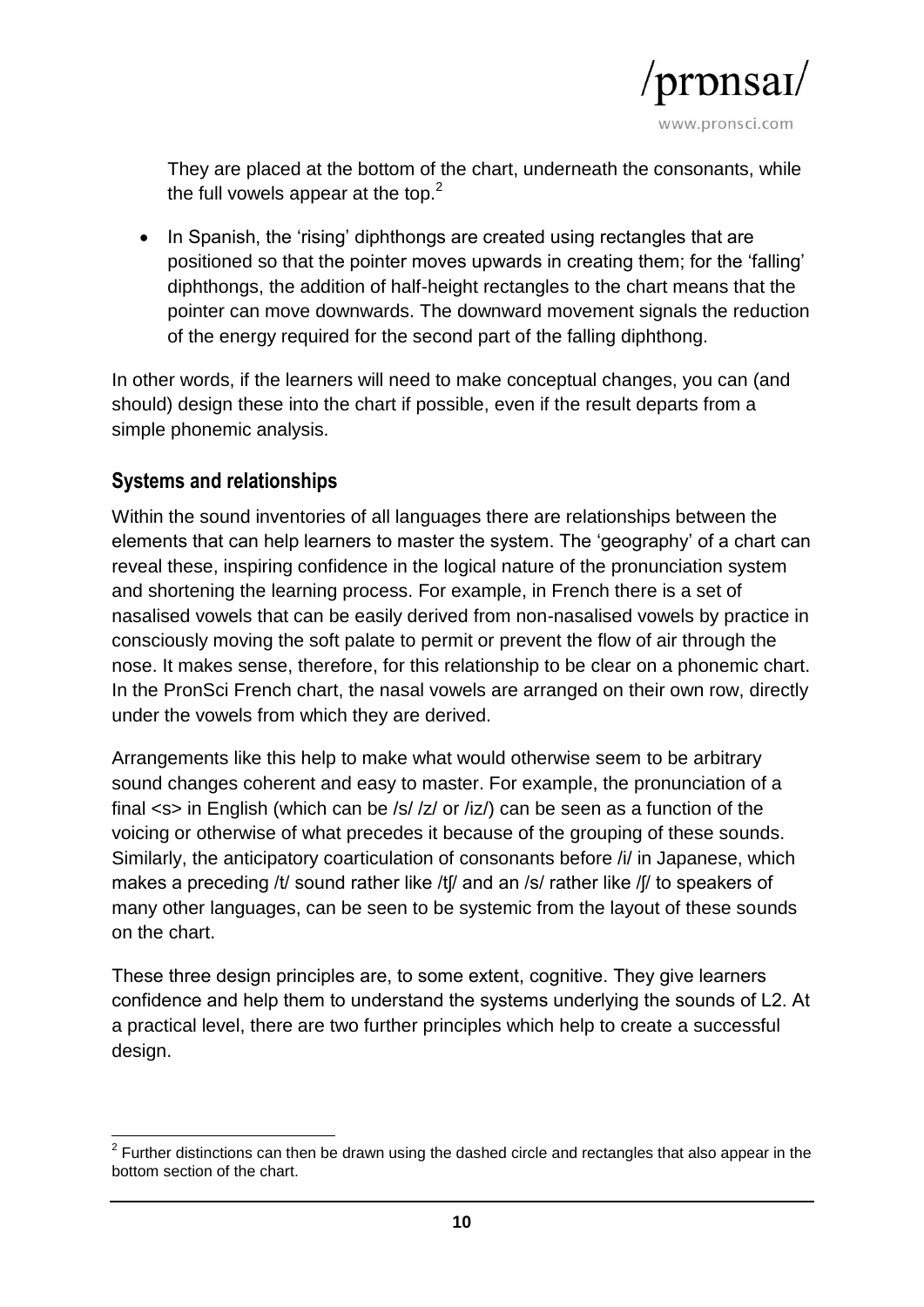

## **Clarity of pointing**

It is legitimate for a teacher or a student to point anywhere within a 'rectangle' (an area of the chart which contains a sound). If this rectangle directly abuts another, then touching the chart near a border can lead to confusion about which rectangle is being pointed to.

The solution is to make the 'landing area' for the pointer for each sound completely distinct, with space between it and the rectangles for other sounds. The pointing will then be clear and unambiguous.

#### **Asymmetry and blank space**

To lay out the 'systems and relationships' of a language as fully as possible, it is necessary to depart from grid-like or 'pigeonhole' designs for phonemic charts, as these limit the relationships that can be portrayed. As can be seen from the figures in this document, a freer approach allows relationships to be based not only on row and column position, but also on relative proximity. The result is a richer and more coherent represention of the reality of the language.

This has a happy practical benefit, too. Students find it much easier to navigate around a chart which has some asymmetry to it. For example, when a teacher is using a PronSci chart with phonetic symbols, students quickly discover that they do not need to look at (or memorise) the symbols within the rectangles. Instead, they come to use the position of the rectangle on the chart rather than the symbol within it to trigger and to identify its sound. $3$ 

## **POINTING ON OTHER TYPES OF CHARTS**

Pointing is a process that unfolds in time, the results of which are ephemeral. As we said in the Introduction, compared with presenting material in a written form, these two characteristics might at first sight appear to be disadvantages. In fact, they make pointing the more effective pedagogical procedure for work on pronunciation.

The various advantages that we have described for pointing for pronunciation extend to work on spelling and also word choice and word order (grammar), all of which can be worked on using charts.

 3 This may seem surprising, but it is easy to check. After a short period in which you acquaint your class with an asymmetric chart, either colour or phonemic, you can turn its face to the wall and continue pointing as if the rectangles were visible. You will find that your students will do a remarkably good job!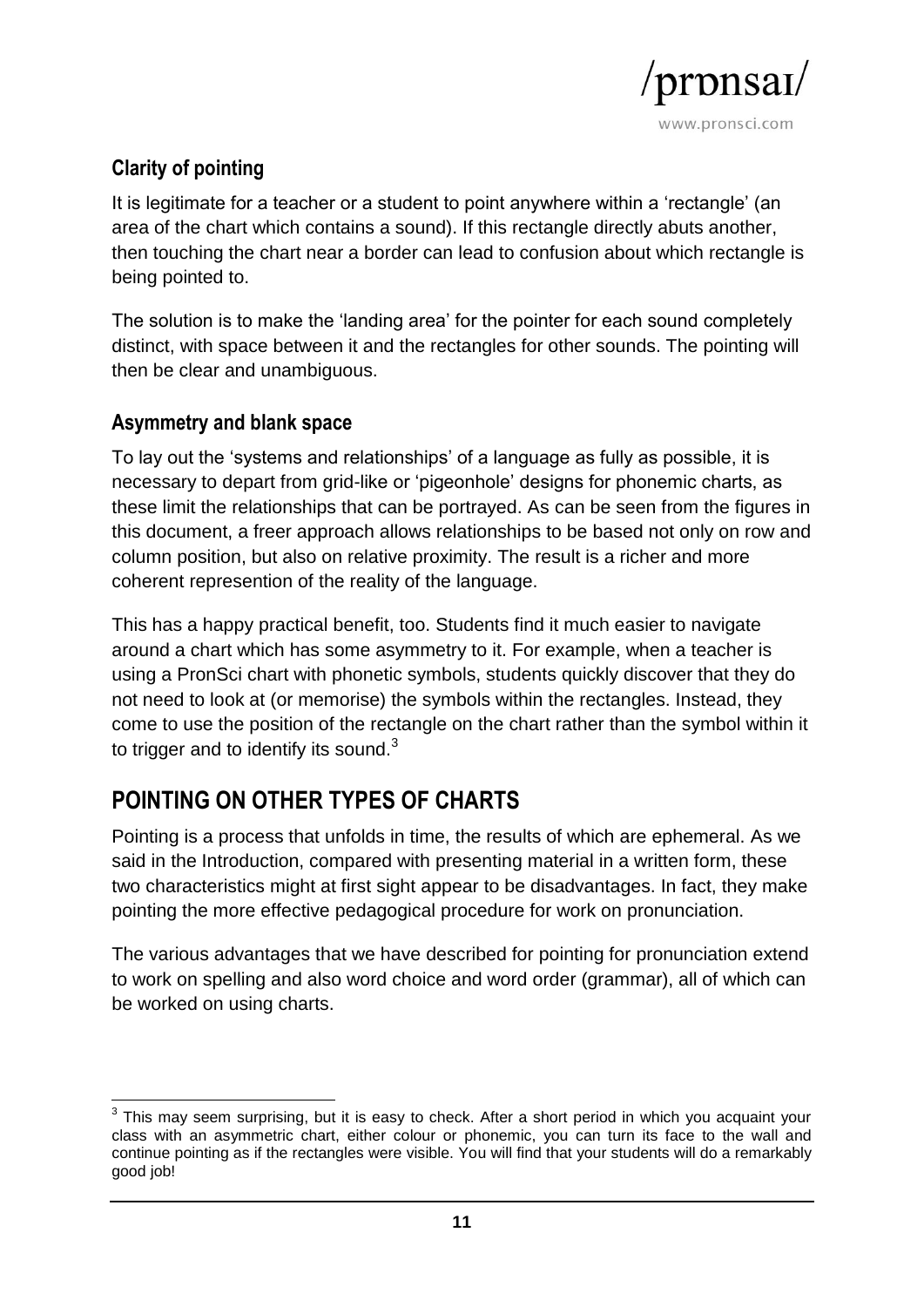

As part of his Silent Way approach, Gattegno developed a Spelling chart<sup>4</sup> and Word charts for many languages. The updated PronSci versions of these charts make them suitable for use by intermediate and advanced students (Gattegno was concerned with how to teach beginners).

|                                                                                                                                                                         | $\frac{e}{ie}$<br>ei<br>ae | ee<br>eo<br>oe               | ea<br>ey<br>ay        |                             | er<br>ear<br>ere<br>err<br>eur | $\boldsymbol{i}$ r<br>irr<br>yrrh yr<br>eu | or<br>our                | <b>ur</b><br>urr<br>olo             |                    | ue<br>u<br>UĪ<br>ough oeu<br>WO. | ou<br>ew<br>eu                     | 00<br>$\sigma$<br>oe.<br>oup          |                           | or<br>ore<br>$\mathcal{O}$<br>00 <sub>o</sub><br>ou're oa | oor<br>our<br>$_{ou}$<br>oar | aw<br><b>ar</b><br>awe<br>ort<br>orps | αI<br>au<br>aor<br>aur<br>aul                                                                                           | $\boldsymbol{a}$<br>ough<br>augh<br>ure<br>$\mathbf{u}$<br><b>UO</b> |                                    | ar<br>are<br>arre<br>$a\overline{a}$ | $\boldsymbol{a}$<br>au<br>aar<br>ah | al<br>ear<br>arrh our   | er                                  |
|-------------------------------------------------------------------------------------------------------------------------------------------------------------------------|----------------------------|------------------------------|-----------------------|-----------------------------|--------------------------------|--------------------------------------------|--------------------------|-------------------------------------|--------------------|----------------------------------|------------------------------------|---------------------------------------|---------------------------|-----------------------------------------------------------|------------------------------|---------------------------------------|-------------------------------------------------------------------------------------------------------------------------|----------------------------------------------------------------------|------------------------------------|--------------------------------------|-------------------------------------|-------------------------|-------------------------------------|
|                                                                                                                                                                         |                            |                              | a<br>ea<br>ee<br>ae   | ai<br>ei<br>eigh<br>aigh ao | ay<br>ey<br>et                 | e<br>er<br>au                              | ez<br>eh                 | ow                                  | ou<br>hou<br>ough  |                                  | $\mathbf o$<br>ou<br>ough oo<br>ol | oa<br>au<br>ot                        | oe<br>eau<br>aoh<br>eo    | ow<br>owe<br>ew<br>oh                                     |                              |                                       | OI<br>aw                                                                                                                | oy                                                                   |                                    | Ť<br>ei<br>ais<br>is.                | iah<br>eigh<br>ae<br>ai             | ie<br>eye<br>aye        | ye<br>ay                            |
| ear<br>ea<br><sub>rer</sub><br><sub>1e</sub>                                                                                                                            | eer<br>ee<br>eir           | ere<br>e<br>$\boldsymbol{n}$ | eo<br>e're            |                             | air<br>ai<br>eir<br>ey're e    | are<br>$\overline{a}$<br>ere               | ear<br>ea<br>heir<br>hei | ar<br>er<br>aire                    | ae<br>ayer<br>ayor |                                  | our<br>ou<br>ou're uo              | oor<br>00                             | ure<br>u<br>eu            |                                                           | ure<br>u<br>eu               |                                       | u<br>υi<br><b>ut</b>                                                                                                    | <u>""</u><br>eu<br>PIIQ                                              | e <sub>14</sub><br>OIMO<br>2011    |                                      | oir<br>oire                         | oi<br>ois               | 0İ<br>$\pmb{o}$                     |
| ei<br>ie                                                                                                                                                                | y<br>e<br>$\boldsymbol{0}$ | ee<br>$\boldsymbol{u}$       |                       | e<br>ei<br>ie               | ea<br>eo<br><b>oe</b>          | a<br>ae<br>$\boldsymbol{u}$                | ai<br>av<br>ieu          |                                     | a<br>аi<br>ah      | j<br>al                          |                                    |                                       | u<br>ou                   | 00<br>$\mathbf{O}$<br>or                                  |                              |                                       | $\boldsymbol{o}$<br>ou<br>ow                                                                                            | a<br>au<br>eau                                                       | ho<br>oh.                          | e                                    | и                                   | $\sigma$ u<br>oe        | $\mathbf{o}$<br>00                  |
|                                                                                                                                                                         | v                          |                              | $\mathbf{r}$          |                             | $\mathfrak u$                  | r                                          | rr                       | wr                                  |                    | <b>rh</b>                        | re                                 | W                                     | wh                        | $\pmb{o}$                                                 | ou                           | jи                                    | $\overline{u}$                                                                                                          |                                                                      |                                    |                                      |                                     |                         |                                     |
| ph<br>gh                                                                                                                                                                | рe<br>ppe<br>pt<br>bp      | ff<br>ph<br>gh               | fe<br>ffe<br>ft<br>ve |                             | th<br>$\boldsymbol{h}$         | tt<br>th<br>$\mathbf{r}$                   | te<br>tte<br>bt<br>pt    | еd<br>$\boldsymbol{d}$<br>ct<br>cht | сh<br>che          | tch<br>tsch c                    |                                    | s<br>SS<br><b>SW</b><br>$^{\prime}$ s | se<br>sse<br>st.<br>sth   | с<br><b>SC</b><br>cc<br>ps                                | ce<br>sce<br>tz<br>z c che   | -sh<br>-S<br>ch                       | 55<br>sc.<br>-sch                                                                                                       |                                                                      | $\boldsymbol{x}$<br>xe<br>cc<br>XC | k<br>k<br>k <sub>h</sub>             | ke<br>qu<br>que<br>cqu              | c<br>cc<br>cu           | ck<br>ch<br>che<br>cch              |
| b<br>bb<br>bu                                                                                                                                                           | be<br>$_{bb}$              | $\mathbf v$<br><b>VV</b>     | ve<br>'ve             |                             | th<br>the                      | d<br>dd<br>'d                              | de<br>Ιd                 | ed<br>dh                            | dį<br>ch           | dge g<br>da<br>d.                | ge<br>$q\overline{q}$              | s<br>55<br>$^{\prime}$ s              | se<br>ts<br>$^{\prime}$ s | z<br>CZ<br>'s                                             | ze<br>ZZ<br>$\pmb{\chi}$     | S<br>ge<br>z                          |                                                                                                                         |                                                                      | x<br>xh                            | $\boldsymbol{g}$<br>gu<br>que        | 99<br>gh<br>ckqu                    |                         | qu<br>cqu<br><b>CU</b>              |
| m<br>mm<br>mn<br>m                                                                                                                                                      | me<br>mb<br>gm             | m                            |                       |                             | $\sqrt{n}$                     | $\mathsf{n}$<br>nn<br>nd<br>dne            | ne<br>n<br>gne           | k n<br>qn<br>pn<br>mn               | ll<br>'N<br>ʻШ     | le<br>lle<br>le.                 | - 1<br>$\otimes$ ll                |                                       | h<br>wh                   |                                                           | z<br>ZZ.                     |                                       |                                                                                                                         |                                                                      | $\boldsymbol{x}$<br>X              | ng<br>nque nd                        | n                                   |                         |                                     |
| a<br>ae<br>аi                                                                                                                                                           | e<br>ay<br>ea              | ee<br>ei<br>hi               | ey<br>ia<br>ie        | $\mathbf{I}$<br>is<br>oe    | y<br>ois<br>$\boldsymbol{u}$   | a<br>ae<br>ah                              | ar<br>ai<br>are          | au<br>ea                            | e<br>eau<br>ei     | eo<br>eou                        | er<br>ere<br>eur                   | i<br>ha<br>he                         | <b>10</b><br>hi<br>ia     | $\mathbf{o}$<br>ie<br><sub>1er</sub>                      | or<br>iou<br>ir              | ou<br>$\mathbf{o}$<br>oar             | our<br>oi<br>00                                                                                                         | <i>re</i><br>ough<br>r                                               | u<br>r <sub>o</sub><br><b>ur</b>   | ure<br>v<br><b>VI</b>                | eu<br>$\boldsymbol{u}$<br>uu        | hou<br>$\boldsymbol{o}$ | $\boldsymbol{u}$<br>ou<br><b>UO</b> |
| C Pronunciation Science Ltd 2011 onwards, using copyright materials<br>British English - Spelling chart<br>from Educational Solutions Worldwide Inc. used under licence |                            |                              |                       |                             |                                |                                            |                          |                                     |                    |                                  |                                    |                                       |                           |                                                           |                              |                                       | With acknowledgments to Caleb Gattegno - ver. 3.0, Dec 2017<br>All rights reserved - Do not reproduce - www.pronsci.com |                                                                      |                                    |                                      |                                     |                         |                                     |

*PronSci British English Spelling chart (at a smaller scale than the other charts)*

A Spelling chart portrays all the possible sound-to-spelling correspondences for a language, grouped by sound, with groups positioned in the same layout as the Rectangle chart.

This means that once the correct pronunciation of a word has been established on the phonemic chart, the orthography can be worked on very naturally on the Spelling chart, as part of a systemic presentation rather than as a word-by-word learning process.

 $\overline{a}$  $<sup>4</sup>$  Which he called a 'Fidel', the Amharic word for its syllabary. Gattego developed his first charts in</sup> colour while on a UNESCO mission in Ethiopia.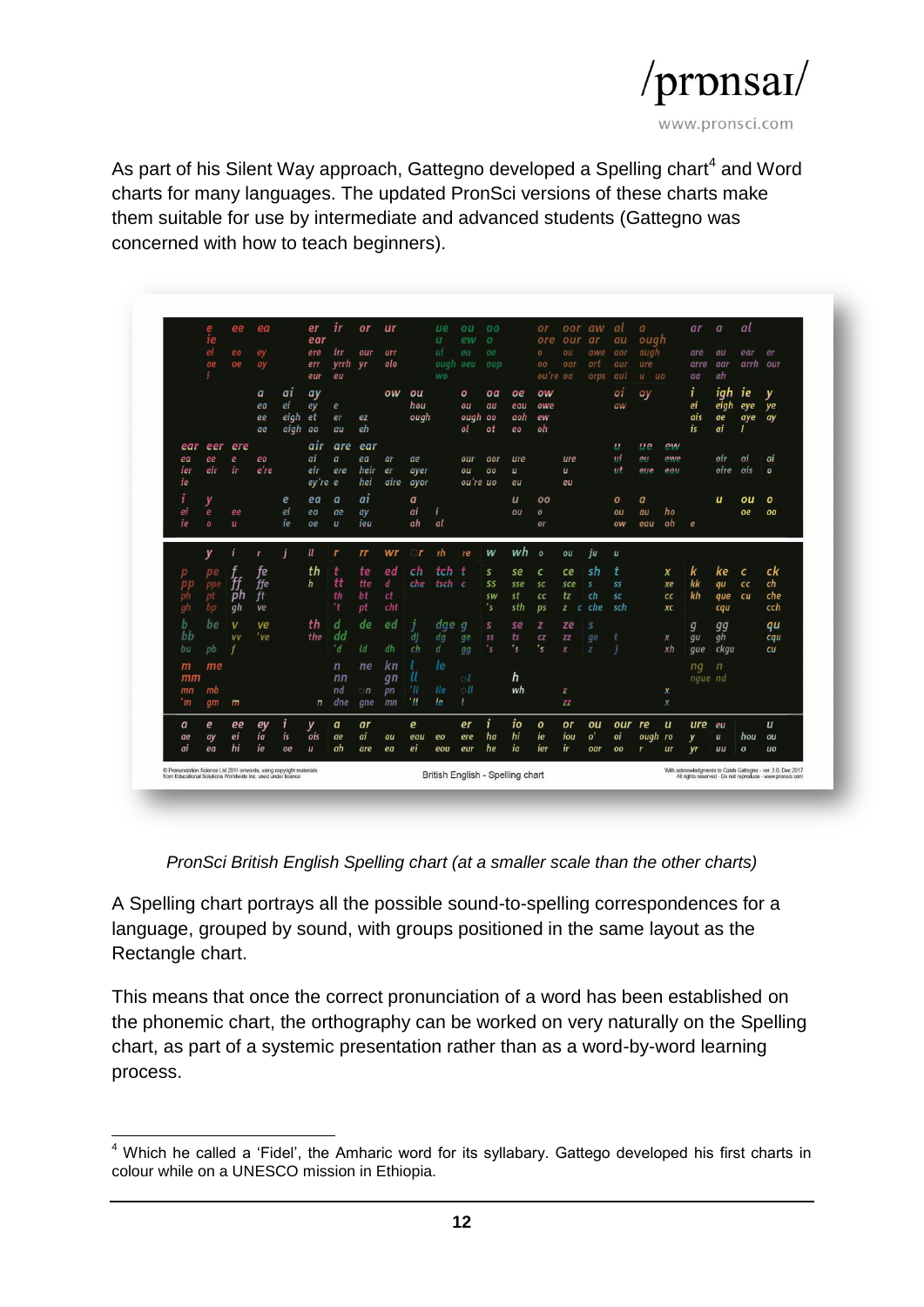

Gattegno's Word charts present the 'function' words of a language. In the case of English, for example, he spread about 500 words over 12 A2-size posters printed in colour on a black background. Gattegno excluded straightforward vocabulary items. Instead, the inventory is of those words that are unlikely to be direct translations of L1 words, because of differences in either their meaning or usage, or both. They are the words from which the 'spirit of the language' is constructed.

because behind below between both but by down each n~ either else end enough even except fairly for from front here if in ~deed kind left like ~stead lot none of off on only opposite n~ or

*One of the PronSci American English colour Word charts*

Because of the move up in 'chunk' size from the single sounds of a phonemic chart to full words, the Word charts allow sentences to be created and worked on. The PronSci revisions to Gattegno's charts present the function words of the language in sets, for example the set of verb auxiliaries and the set of time words. As with Gattegno's charts, 'luxury' vocabulary—*lawn, tree, car*—can be introduced using a phonemic chart, Spelling chart or in other ways.

Use of both Spelling and Word charts brings the advantages of pointing described in the various sections above to the other aspects of learning a language. They also give students another of the overarching benefits that we noted in the Introduction: a sense of what has been accomplished within a system and of how much remains to be done (analysis within a synthesis).